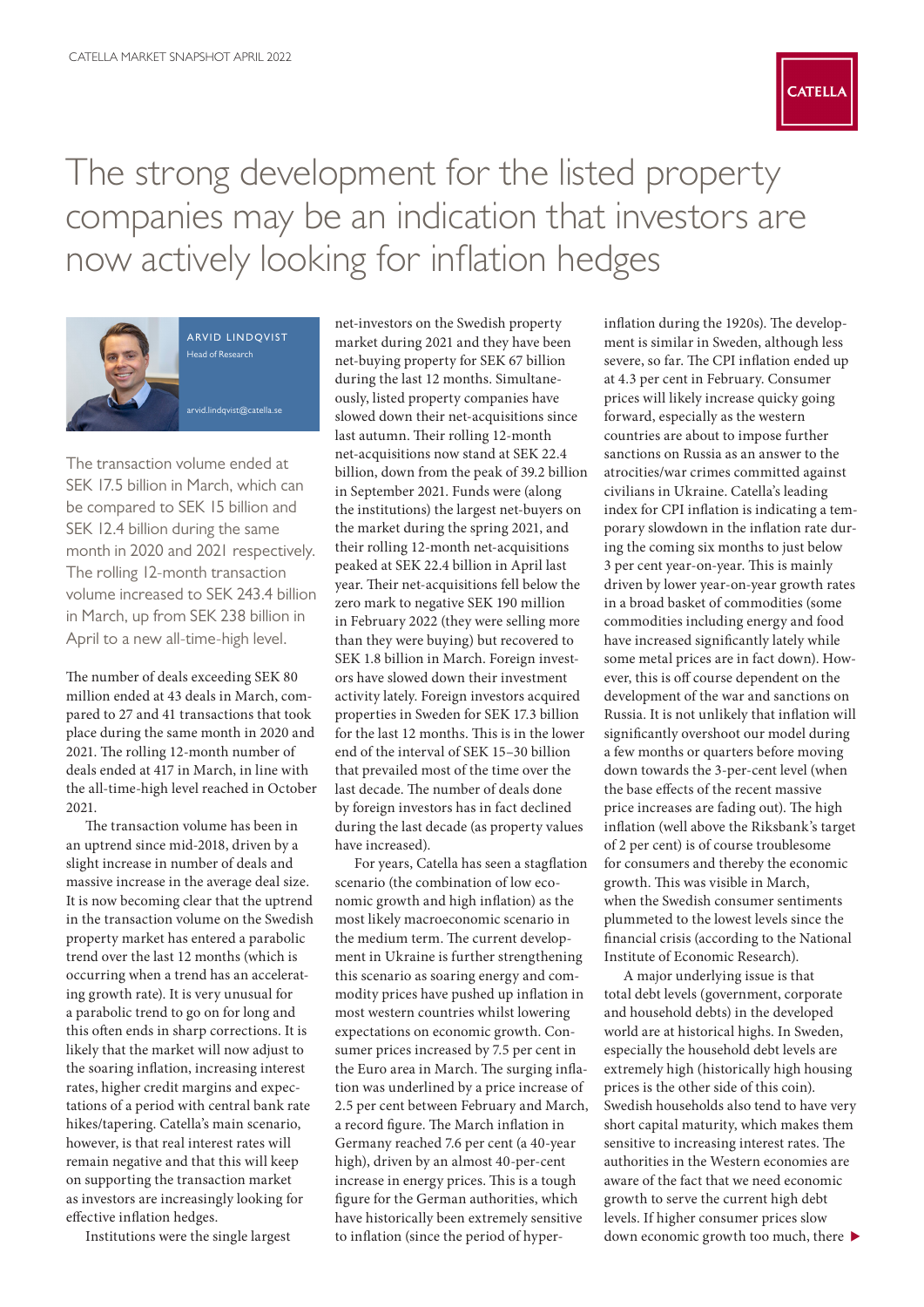

Another factor complicating the picture is that we are now seeing several technical indicators pointing an upcoming recession within around 18 months. To start with, the US yield curve inverted for two days in early April. Yield curve inversions have over the last 50 years been an extremely strong leading indicator of an upcoming recession. However, it was the 2Y–10Y yield curve that inverted, while the 3M–10Y is still in an uptrend since hitting a nadir of -0.53 in August 2019. This was around 6 months before the coronavirus pandemic erupted (which is a very strange/almost scary coincidence). The 3M–10Y yield curve now stands at 1.89 per cent. It is very unusual that the 2Y–10Y and 3M–10Y yield curves move in different directions, and this time it may be because the market is expecting the Fed to raise rates quite forcefully during the coming 12 months (and perhaps trigger a recession by going too far). Another technical factor is that Catella's residential price model is indicating a price decline in the interval 3–18 per cent during the coming 12 months in the Stockholm region. The model for the residential price development is based on four sub-indicators. These are the rolling 12 months construction project start-ups in relation to the turnover on the market (the number of apartments that are being sold), the equity market development (FTSE Sweden), the CPI inflation rate and the 10-year Swedish government bonds yields (trend adjusted). In 2018, residential prices fell by 11 per cent year-on-year.

The probability for a larger price fall during the coming 12 months is around 30 per cent (in this case it would be the worst price decline since 1993). The most probable development for the coming 12 months, however, is a price decline within the interval of 3–18 per cent year-on-year. The probability for an outcome within this interval is over 80 per cent. This may trigger a recession within 12–18 months due to lower private consumption and residential investments. Over time the residential price in Stockholm has proven to be a strong leading indicator of the Swedish GDP growth.

The listed property companies went through a massive correction from November up until early March. However, the equity market bottomed-out in early March and the listed property companies have performed strongly since then. It seems like we may now be out of the correction phase for this time. The average equity price for 32 of the largest listed property companies is up around 7 per cent since the day before the Russian invasion of Ukraine (February 23), this can be compared to just below the zero mark for the OMX Stockholm 30. The companies focusing on logistics/industrial properties and mix commercial properties have shown the strongest performance, up around 12.5 and 9 per cent respectively. The weakest performance has been the companies focusing on residential/public properties, up only 3 per cent (better than the broad equity market though). The office/retail companies have performed a little better, up almost 6 per cent. However, since the market peak in late November the listed property companies are down around 16 per cent (compared to minus 8.5 per cent for the Stockholm OMX 30). The residential/public property companies have clearly underperformed during this time interval too and are down just shy of 22.5 per cent.

The average premium to NAV in the 30 of the largest property companies is currently around 33 per cent. There are, however, large differences between the companies. There are equity market premiums on some of the companies that are focusing on mix industrial, well-located logistics, residential and/or public properties (especially if the project portfolios are large and the companies are promising strong growth ahead). Simultaneously,

there are discounts for several of the companies with a focus on retail and/or office properties. As a result, the equity market is still indicating somewhat lower yield for mix industrial, well-located logistics and residential properties in smaller cities.

The strong development for the listed property companies during the recent month has occurred despite the fact that the long-term real interest rates (measured as the US inflation linked 30-year treasury bond yield) has increased 39 basis points since March 8, from -0.30 per cent to 0.9 per cent now. Higher long-term real interest rates are generally not good for property related assets. This is especially the case for residential properties (where yields tend to be tightly correlated to the real interest rate). Higher real interest rates are resulting in higher property yields (and lower property values). In line with this, it is not surprising that average equity market performance for the listed companies focusing on residential/public properties has underperformed the other listed property companies lately.

However, why have especially the industrial/logistics and mix commercial property companies performed so strongly during the last month when real interest rates have increased? The US 10-year break even inflation rate (the market's expectation for the average inflation over the coming decade) has in fact declined somewhat during the last weeks (from 2.94 per cent in early-March to 2.84 per cent now). This is an indication that investors have been less, not more, concerned about inflation lately. Increasing nominal interest rates, higher real interest rates and stable/lower inflation expectations should not be positive for property at all. However, Fed has been a key player on the US government bond market during recent years and is one of the largest owners on the market for inflation-linked government bonds (the TIPS market). Expectations of reductions in the Fed's balance sheet are having a major impact on the pricing of these bonds, pushing up real rates in line with or more than the nominal rates (although the actual inflation expectations may in fact remain high or even increase). The strong development for the listed property companies may be an indication that many investors are now actively looking for inflation hedges.

According to Catella's main scenario,